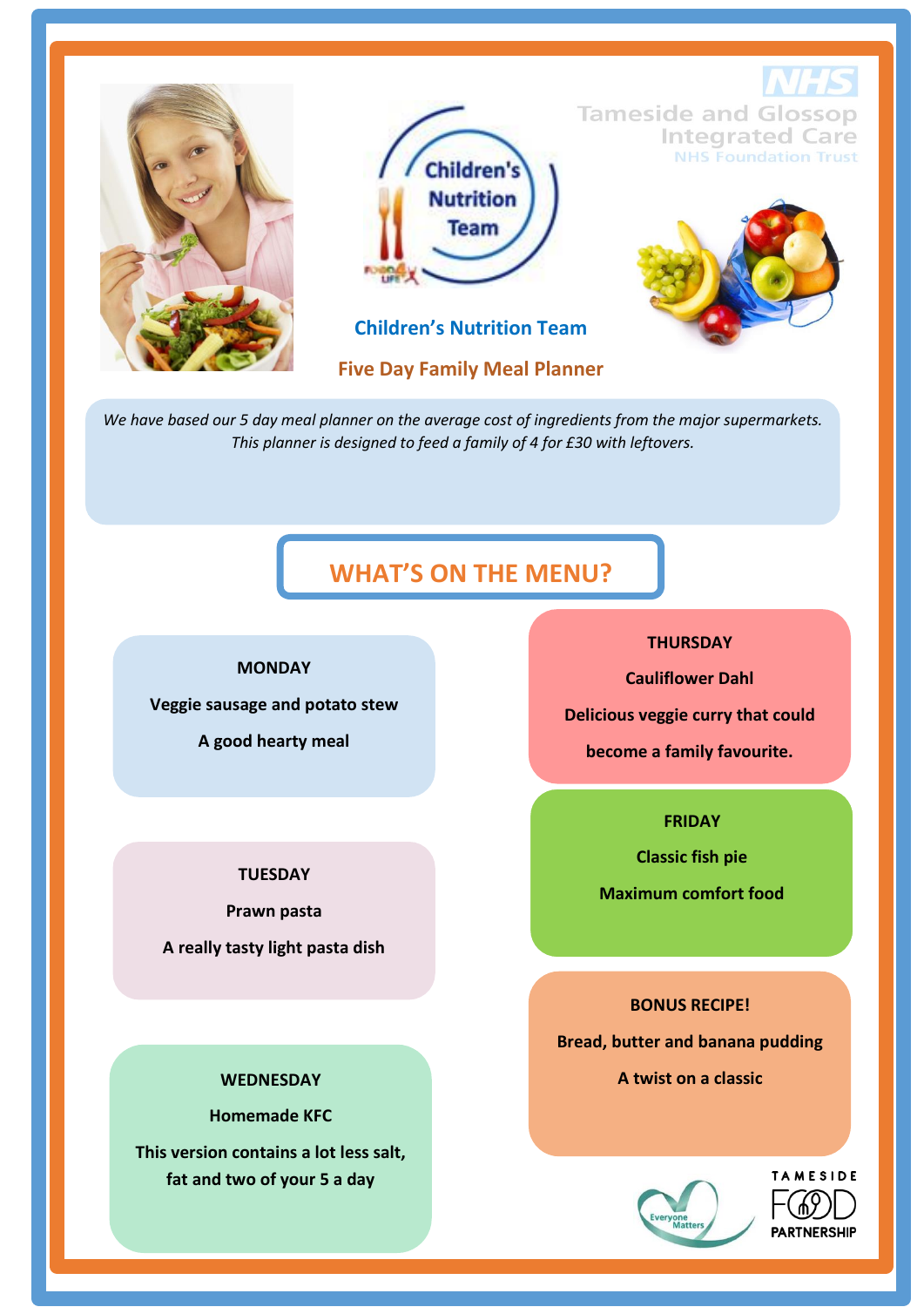# **SHOPPING LIST**

Frozen Prawns (325g) £3.29

Fish pie mix £3.30

Chicken drumsticks (8) £1.19

Quorn sausages £2.00

Potatoes 2.5kg £1.25

Onions 1kg £0.50

Fresh sage £0.70

Stock cubes £0.50

1 cabbage £0.59

Spaghetti £0.20

2 tins of tomatoes £0.70

Flat leaf parsley £0.70

Spinach 200g £1.03

Lemon £0.30

1 bulb garlic £0.16

Wholemeal bread £0.40

Eggs 6 £1.00

Paprika £0.90

Carrots 1.kg £0.60

Low fat mayo £0.44

Plain yogurt £0.45

Corn on the cob £0.97

Ginger 50g £0.40

Cumin £0.85

Ground coriander £0.85

Tin of lentils £0.55

Tin of low fat coconut milk £0.90

Small Cauliflower £0.58

Garam masala £0.85 Naan breads £0.46 Low fat spread £1.00 Flour £0.45 Frozen Peas £0.61 Banana £0.26 Sultanas 500g £0.99 **Total £29.92** *Estimate based on average of local supermarkets*

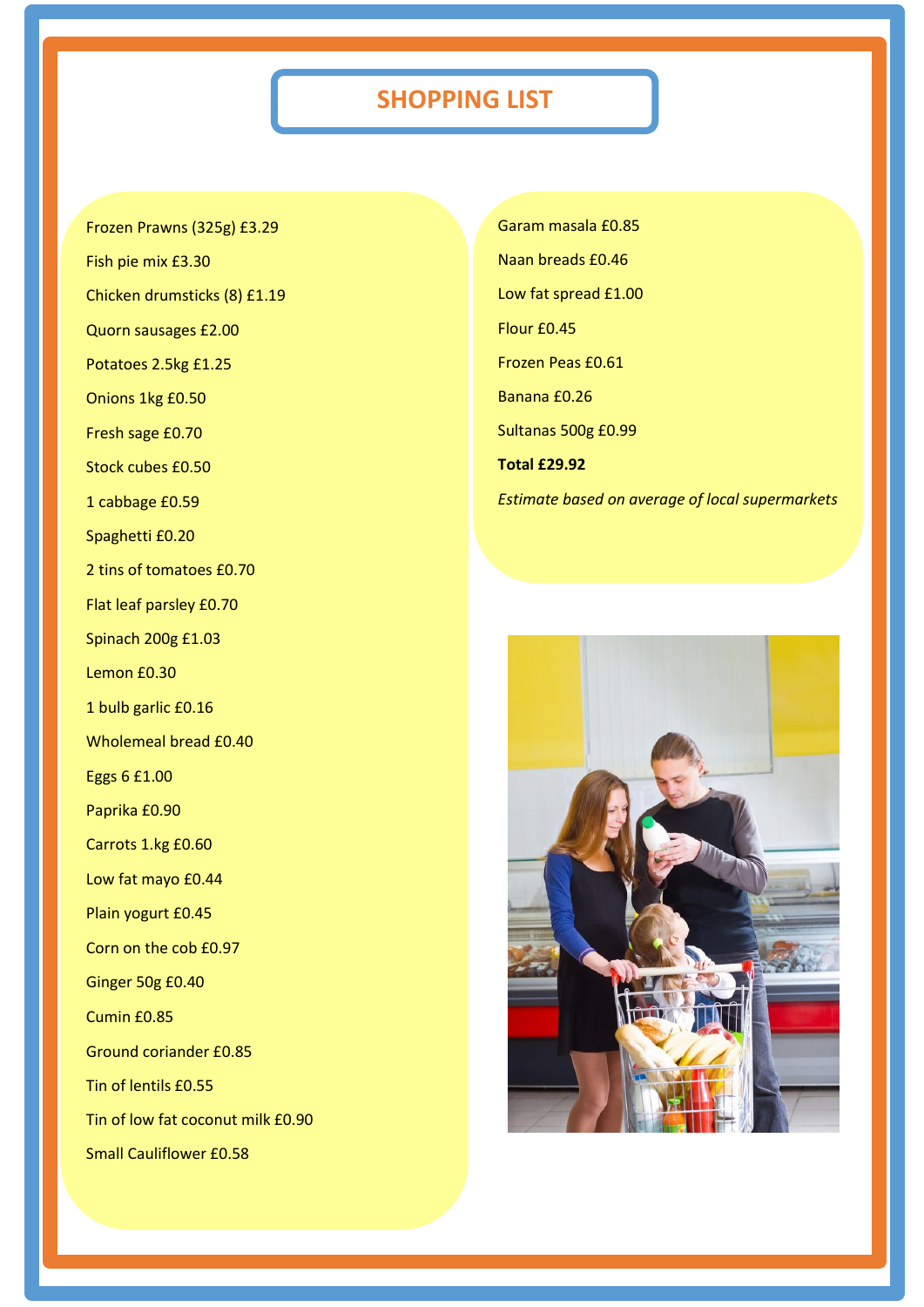# **RECIPES**

### **Sausage and Potato Stew**

*Preparation time: 10 mins Cook time 1hr 30 Serves: 4* **Ingredients**

# 8 Quorn sausages

4 Potatoes, washed and thinly

sliced

- 3 Onions, thinly sliced
- 2 handfuls Sage leaves
- 1 1/2 pints of Stock

½ Cabbage, shredded

Pepper

## **Method**

Brown **sausages** in a large pan for 4 mins then layer the **potatoes**, **onions**, **sausages** and **sage** and then pour over the **stock** and tsp of **pepper.** Place a lid on pan and bring to almost boil and then remove lid and reduce to a simmer for around an hour and a half until mixture thickens. Serve with boiled or steamed **cabbage.**

# **Prawn Pasta** *Preparation time: 5 mins Cooking Time: 15 mins Serves: 4* **Ingredients** Spaghetti Prawns Tin toms 2 cloves garlic 100g Spinach Handful Flat leaf parsley, chopped Pepper ½ Lemon, juiced Oil

## **Method**

Defrost **prawns** as per instructions on the pack. In a large pan of boiling water place **spaghetti** and cook asinstructions on packet. In a medium pan heat a tablespoon of **oil** and add the **garlic** and **tin tomatoes** and **pepper**. Cook quickly for 4-5 mins. Then add in the prawns cook for 2-3 mins and then wilt in **spinach**, **flat leaf parsley** and squeeze half a **lemon**  in. Stir into the cooked **spaghetti**  and serve.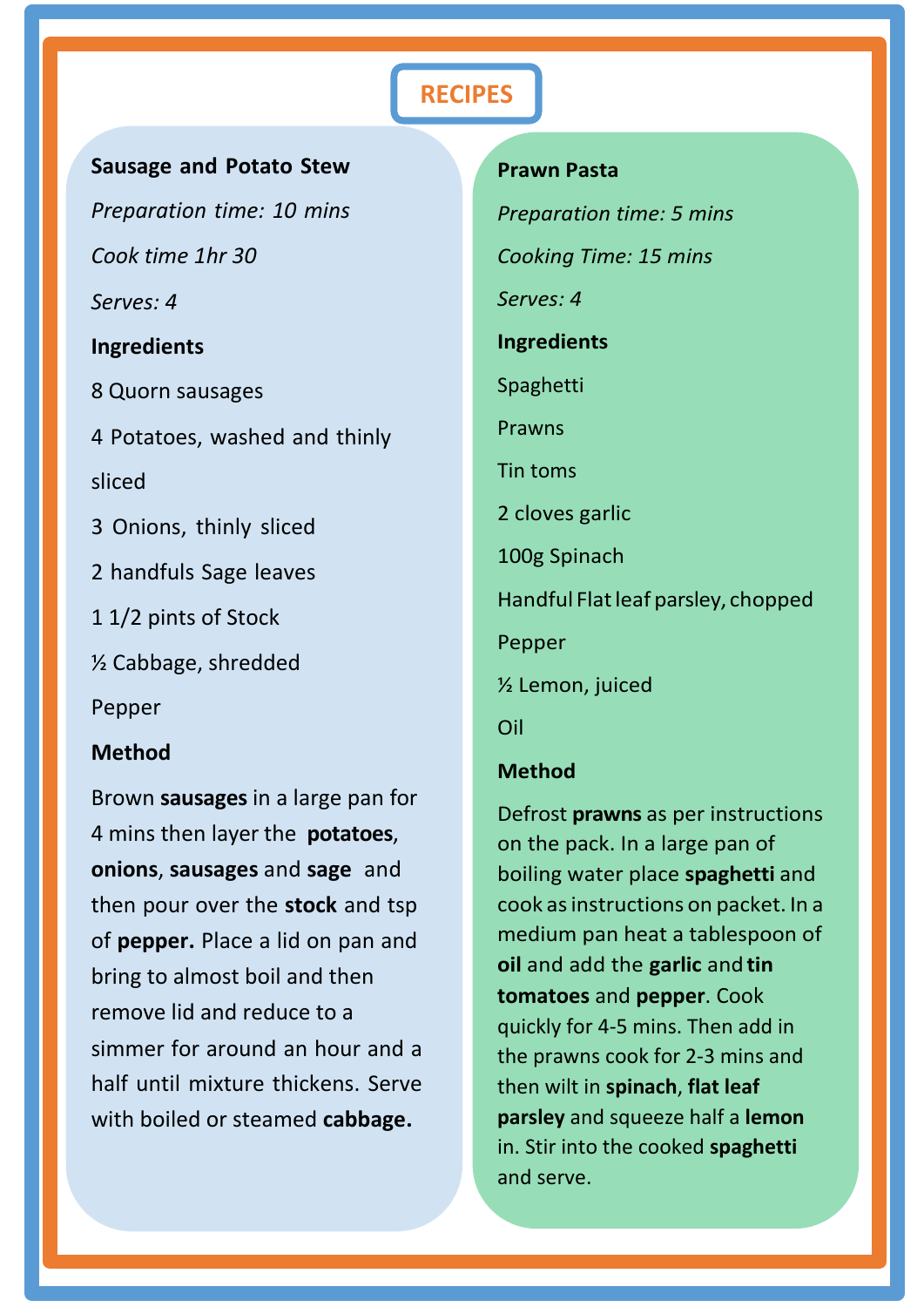# **RECIPES**

**Homemade KFC - Chicken Drumsticks, Potato Wedges Corn on cob and coleslaw** *Preparation time: 15mins Cooking time 35 mins Serves: 4 people* **Ingredients** 8 chicken drumsticks 3 slices bread 2 teaspoons of paprika Pepper 4 large potatoes Oil 4 teaspoon paprika Pepper 2 cloves Garlic 1/3 cabbage 2 carrots 1 onion 1 tbsp yogurt 1 tbsp mayonnaise 2 Corn on the cobs, snapped in half **Method**

Preheat oven to 200°C

Place 3 slices of **bread** in toaster and toast to well done. Let the toast cool and then place in a plastic bag and bash to form crumbs. In a bowl mix the crumbs with 2 tsp **paprika** and 1 tsp **pepper**. In another bowl whisk **egg** with a dash of **milk**. Take the **chicken drumsticks** dip one at a time in the egg mixture and then the breadcrumb mixture and then place on a baking tray and put in oven for 35 mins

Chop the **potatoes** into wedges and mix in a dessert spoon of **oil, garlic** and **paprika**. Place on a baking tray place in oven for 30 mins

Place the **corn** in a boiling pan of water, bring back to boil and simmer for 7 mins.

Make coleslaw by grating **cabbage, carrot** and thinly sliced **onion** and mix with **mayo** and **yogurt.**

**Cauliflower Daahl (cauliflower and lentil curry)** *Preparation time: 5 mins Cooking time: 30 mins Serves: 4 people Ingredients* 1 onion 1 tin of tomatoes Spoonful of grated ginger 2 cloves garlic 2tsp cumin 2tsp coriander Tin of lentils Can of coconut milk Small Cauliflower, broken into florets Garam masala ½ Lemon, juiced Naan breads *Preparation time: 5 mins Cooking time: 30 mins Serves: 4 people*  **Ingredients Method**

In a large pan heat 1tbsp of **oil** and add the **onion**, **garlic** and **ginger** and soften for 3-4 mins. Add the **cumin** and **coriander** cook for further minute. Add the **chopped tomatoes**, l**entils** and **coconut milk** and cook for around 15 mins until mixture thickened and then add in the **cauliflower, garam masala** and **lemon juice** and cook around 8 mins until cauliflower has softened. Serve with **naan breads.**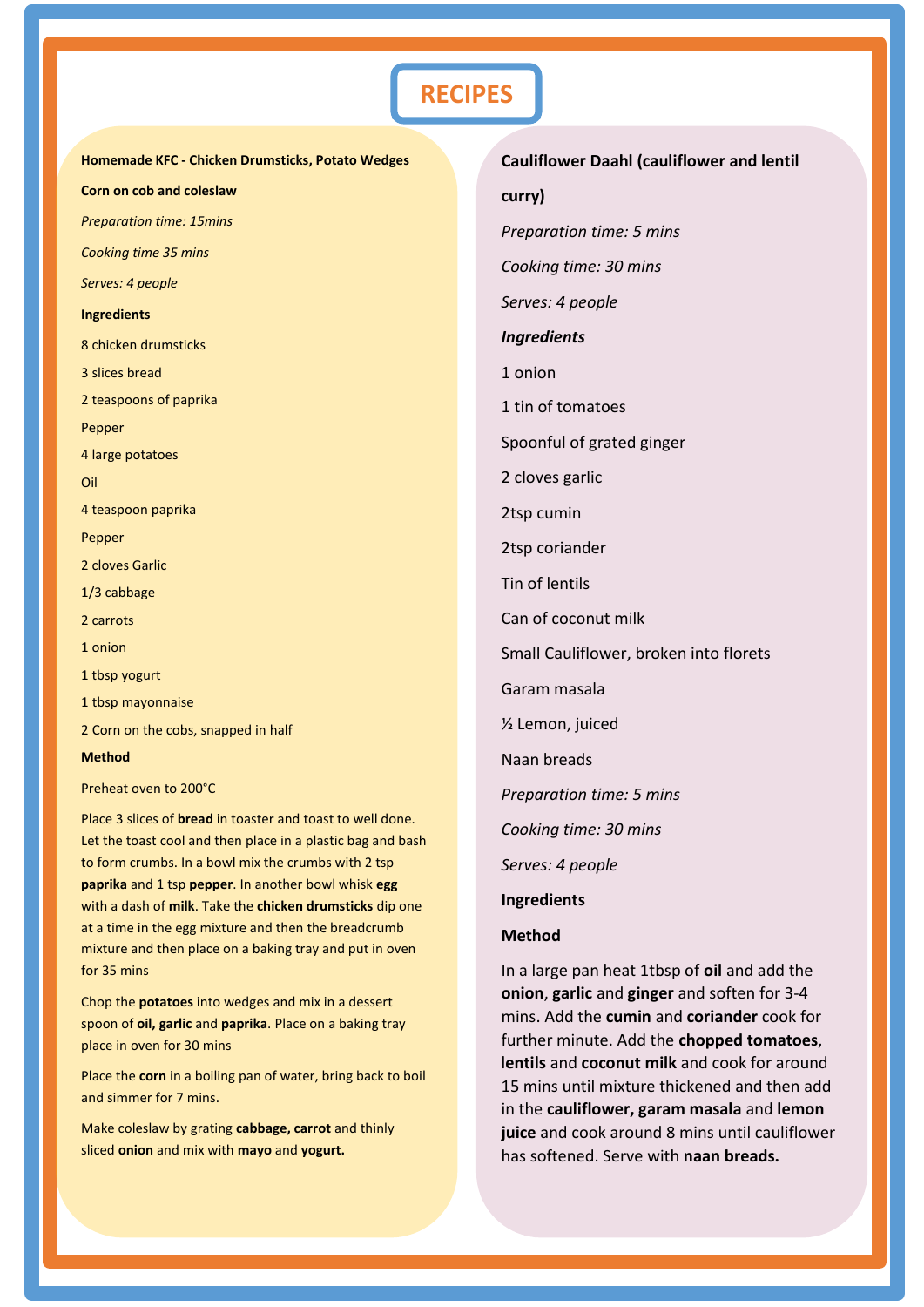# **RECIPES**

#### **Fish pie**

*Preparation time: 30 mins* 

*Cooking time: 35 mins*

*Serves: 4 people*

**Ingredients** 

1kg potatoes

400ml milk

25g low fat spread

25g flour

Fish pie mix

100g spinach

Handful chopped fresh parsley

100g peas

Teaspoon of mustard (optional)

4 carrots, sliced

#### **Method**

Heat oven to 200°C. Put **potatoes** in a pan cover with boiling water, bring back to the boil and simmer for around 15-20 mins until tender, drain off the water and then mash with a knob of **low fat spread** and a dash of **milk**. Season with **pepper.**

Put 25g of **low fat spread** in a pan and melt. Then add the **flour**stirring for 1-2 mins and then gradually whisk in the **milk** and bring up to boil stirring all the time to prevent lumps. Then remove from heat. Add in the **fish,** optional **mustard, peas** and s**pinach**  and **flat leaf parley**. Place this mixture in an oven proof dish and then top with the mash potato. Bake in oven for around 35 mins. Serve with boiled **carrots.**



### **FEELING ADVENTUROUS?**

- Why not add prawns to your fish pie, some cheeses into your sauce or even somehard boiled eggs halved!
- ◆ If you like things spicy you could add chopped fresh chillies to both the prawn pasta and the cauliflower Daahl.
- $\bullet$  Bread and butter pudding is a really versatile dessert—why not try dried dates or apricots instead of sultanas and a sprinkle of nutmeg if youhave it.

### **DON'T LIKE SOMETHING?**

- $\bullet$  If you don't like certain types of fish instead of the fish pie mix use your favourite type be it cod, salmon or Pollack. You could even mix in some tinned fish.
- ◆ Don't like Quorn sausages? Use a low fat meat sausage instead.
- ◆ Don't fancy coleslaw or corn with your homemade KFC then you could swap for baked beans— it's still a healthy option as full of fibre and count as 1 portion of your five a day.